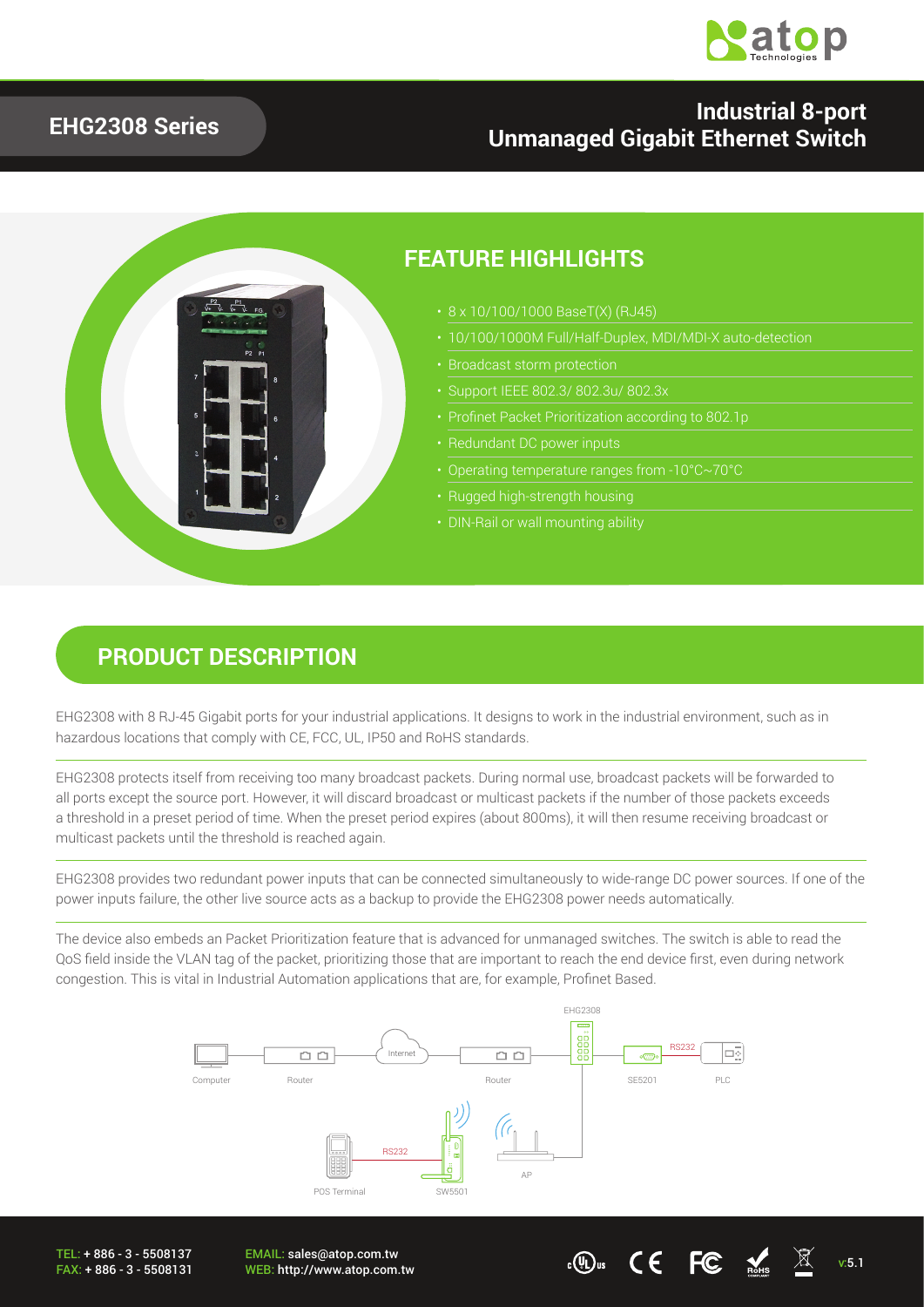

### **SPECIFICATIONS**

| <b>Technical Specifications</b>    |                                                                          |  |  |  |
|------------------------------------|--------------------------------------------------------------------------|--|--|--|
| Model Name                         | EHG2308 Series                                                           |  |  |  |
| <b>Ethernet</b>                    |                                                                          |  |  |  |
| Connector                          | <b>RJ45</b>                                                              |  |  |  |
| Ports                              | 8                                                                        |  |  |  |
| <b>Transmission Rate</b>           | 10/100/1000 Mbps                                                         |  |  |  |
| Standards                          | IEEE 802.3 10BASE-T<br>IEEE 802.3u 100BASE-TX<br>IEEE 802.3ab 1000BASE-T |  |  |  |
| Flow Control                       | IEEE802.3X flow control, back-pressure flow control                      |  |  |  |
| Jumbo Frame Size                   | Up to 9216 byte                                                          |  |  |  |
| Auto MDI/MDI-X                     | Yes                                                                      |  |  |  |
| <b>Power</b>                       |                                                                          |  |  |  |
| Input Voltage                      | 9-48 VDC                                                                 |  |  |  |
| Input Current                      | 0.45A                                                                    |  |  |  |
| Power Consumption                  | 4.05 Watts Max                                                           |  |  |  |
| Connector                          | 5.08mm 5 pin Terminal Block                                              |  |  |  |
| <b>Reverse Polarity Protection</b> | Yes                                                                      |  |  |  |
| Redundancy                         | Yes                                                                      |  |  |  |
| <b>Physical Characteristics</b>    |                                                                          |  |  |  |
| Housing                            | IP30 protection; aluminum housing                                        |  |  |  |
| Installation                       | DIN Rail, Wall mount (optional)                                          |  |  |  |
| Dimension $(W \times H \times D)$  | 45.2 x 90 x 78 mm                                                        |  |  |  |
| Weight                             | 255 g                                                                    |  |  |  |
| Warranty                           | 5 years                                                                  |  |  |  |
| <b>Environmental Limits</b>        |                                                                          |  |  |  |
| Operating Temperature              | $-10^{\circ}$ C~70°C (14°F~158°F)                                        |  |  |  |
| Storage Temperature                | $-40^{\circ}$ C $\sim$ 85°C (-40°F $\sim$ 185°F)                         |  |  |  |
| Ambient Relative Humidity          | 5%~95% RH (Non-condensing)                                               |  |  |  |

TEL: + 886 - 3 - 5508137 FAX: + 886 - 3 - 5508131 EMAIL: sales@atop.com.tw<br>WEB: http://www.atop.com.tw

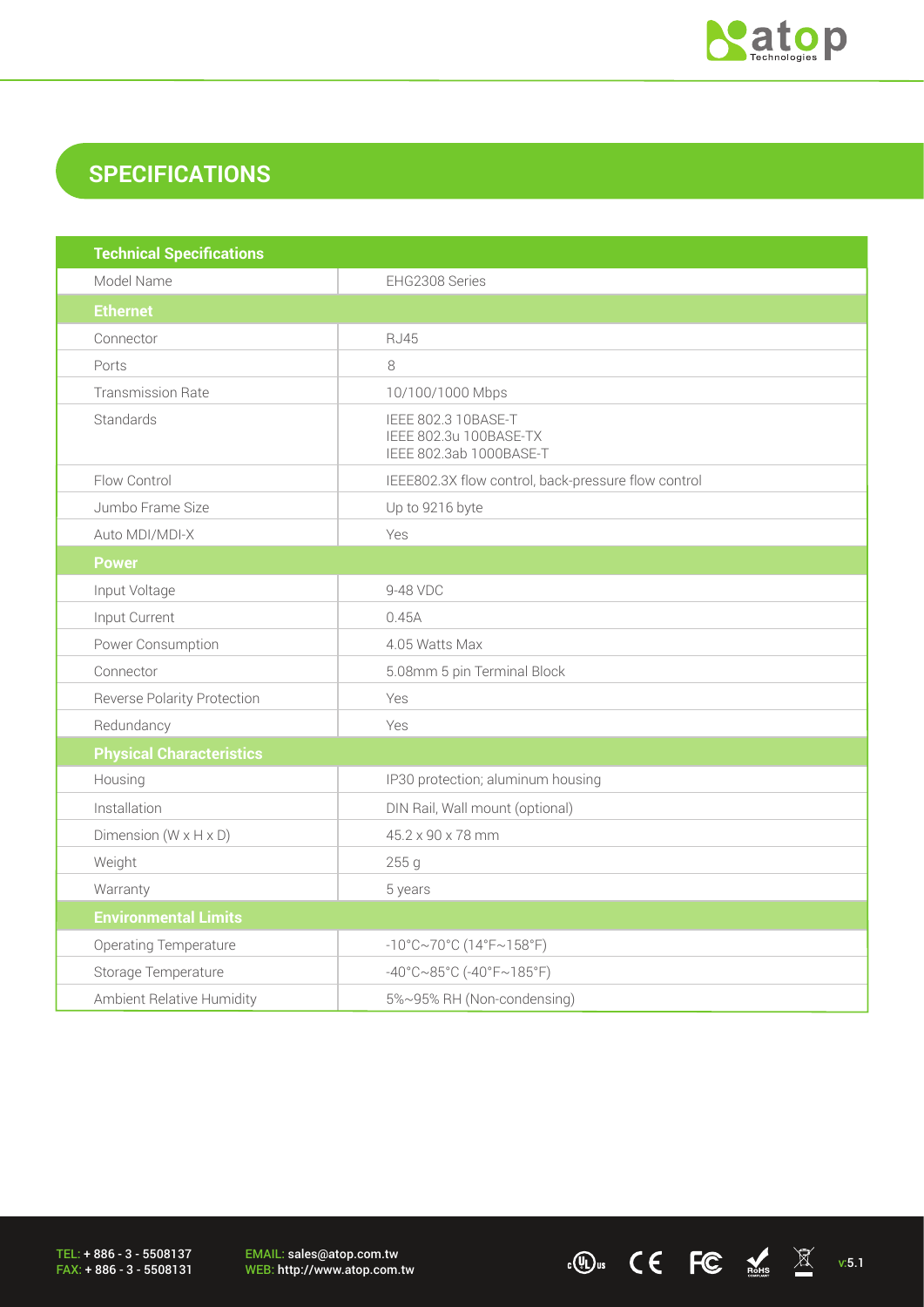

## **DIMENSIONS & LAYOUT**



#### **REGULATORY APPROVALS**

| <b>Regulatory Approvals</b> |                                                          |  |
|-----------------------------|----------------------------------------------------------|--|
| UL(Safety)                  | UL60950-1 2nd Ed. /CSA C22.2 No.60950-1-07 2nd Ed.       |  |
| FCC(EMI)                    | FCC Part 15, Subpart B, Class A                          |  |
|                             | European Standard EN55032:2012+AC:2013 Class A.          |  |
| CE(EMI)                     | EN61000-3-2:2014, EN 61000-3-3:2013                      |  |
|                             | EN55024:2010(IEC 61000-4-2:2008)                         |  |
|                             | IEC61000-4-3:2006/A1:2007/A2:2010, IEC 61000-4-4:2012    |  |
| CE(EMS)                     | IEC 61000-4-5:2014, IEC 61000-4-6:2013                   |  |
|                             | IEC 61000-4-8 :2009, IEC 61000-4-11:2004                 |  |
| Shock                       | IEC 60068-2-27                                           |  |
| Drop                        | IEC 60068-2-32(ISTA Test Procedure 2A)                   |  |
| Vibration                   | IEC 60068-2-64                                           |  |
| High Altitude               | Certified for 4000m altitude according to IEC 60068-2-13 |  |
| <b>RoHS</b>                 | Lead(Pb) Free                                            |  |
| <b>MTBF</b>                 | 472359.98 hrs(25°C) / 53.92 years(25°C)                  |  |
| <b>IP Protection</b>        | IP30 IEC/EN60529                                         |  |

EMAIL: sales@atop.com.tw EMAIL: sales@atop.com.tw<br>WEB: http://www.atop.com.tw **v:5.1** cODus  $\mathsf{CC}$   $\mathsf{FC}$  ass  $\mathbb{X}$  v:5.1